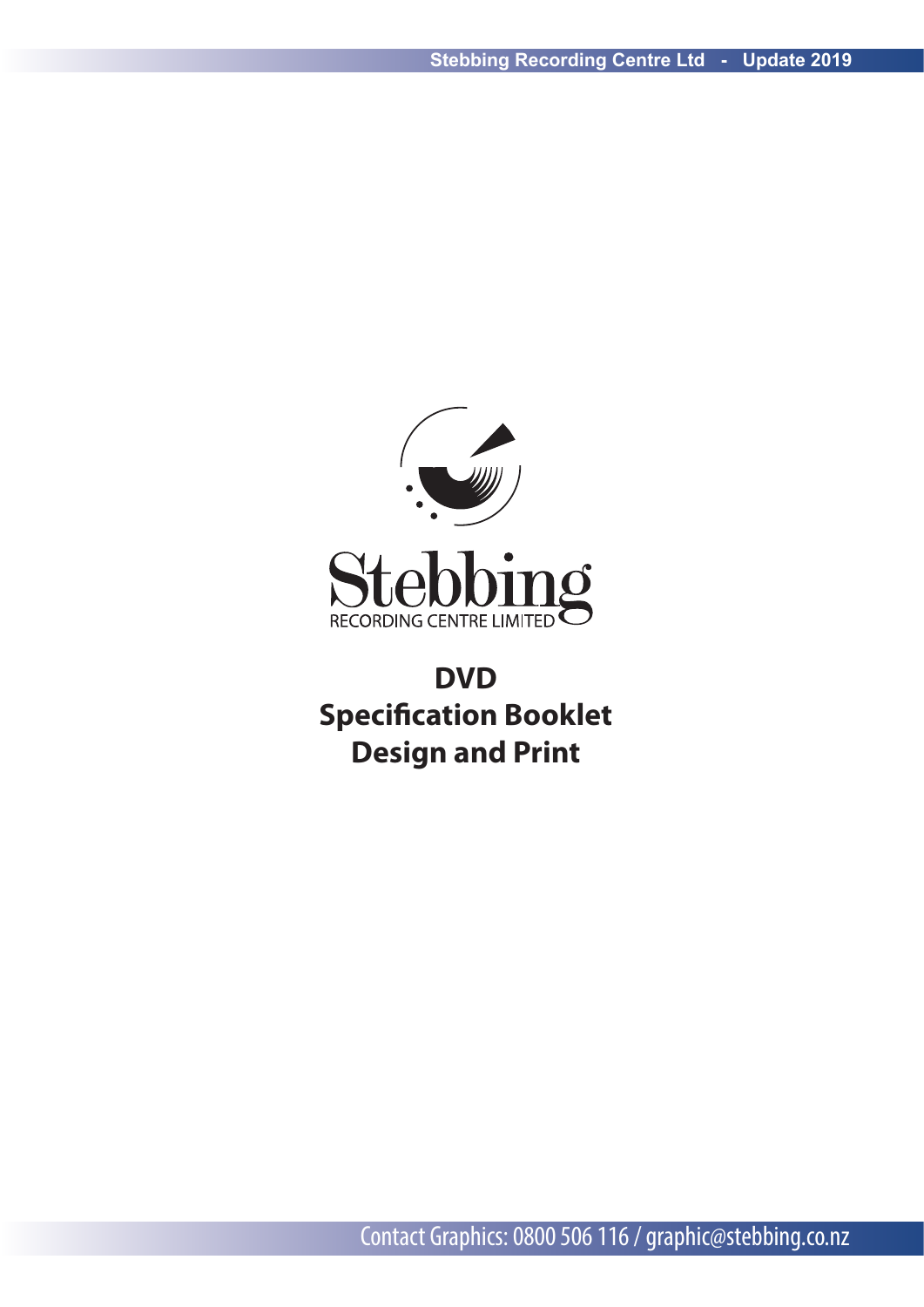## **\*\*\* Very Important \*\*\* Artwork Supply Specifications For Packaging And Product**

### **Stebbing and our printers use the Adobe colour setting:Europe Prepress 2 - CMYK Coated FOGRA 27**

**Preferred file format to supply: Press Quality PDF - include trim marks, 3mm artwork bleed.** Fonts embedded or converted to paths. Files titled according to what they are.

### **Paper Parts Artwork Check List:**

- Artwork should be CMYK or Greyscale unless you are using Pantone Solid Coated Colour (spot colour).
- All photos/artwork should be converted to CMYK and not be in RGB.
- Spot colours should be clearly labelled and setup properly in your documents if they are required. Every layout program has this color library added to it for easy selection. You can set up these colors very easily in Quark, InDesign and Illustrator. Photoshop is a little trickier.
- Overgloss / Matt varish or Foil is to be setup as a 'overprint' spot colour colour and clearly labelled.
- Metallic or Fluro spot inks should be clearly labelled using the Pantone Colour Library.
- Are you supplying 'printer spreads' for the booklet; your pages 'must' be numbered for correct imposition at the printers. Or supply as 'single' pages with bleed, trims, and in the correct order cover (pg1) through to last page.
- 'Rich Black' for paper parts should be setup with no more than 300% ink density. We suggest: C60 / M40 / Y40 / K100

• A text document should also be supplied with information about your package: Title: / Artist: / Catalogue number: (if any) Package: ie: 12 page booklet, Base Inlay printed 2 sides, sticker Colours: CMYK + 1 spot Paper stock: Satin Matt Coated, or Alpine Gloss (standard for CD packaging) *It is important to supply to as much info as possible to your client also for ordering with our sales team so this information is entered into a job form.*

### **We Can Supply Templates for Disc labels and Paper Parts:**

Stebbing utilise Mac and PC Platforms and have templates available for use. Let us know program and version required. **We use Adobe CC 2014 - Indesign, Illustrator, Photoshop (PC & MAC), Quark Xpress 9.3 (Mac)** email: graphic@stebbing.co.nz

### **Common Customer Mistakes To be Aware of:**

**Image Resolution:** It is very important to make sure that the image resolution for all images used is set at 300 dpi at 100% sizing.

**Bleeds:** It is very important to make sure all 4 cut sides of a piece have at least 3mm bleed or extended image area added. This area is cut off during the finishing process. If bleeds are not added, we cannot guarantee accuracy in the cutting which make result in a white line appearing around the edges.

**Templates:** It is very important to make sure that you are using the proper template. If you have any questions as to which template you should be using, 'please' call or email us before proceeding.

**Fonts:** It is very important to include all fonts that are used in your layout. We all unable to make changes in the text if requested, and we may not be able to print the proper fonts if they are not supplied with the artwork.

*In closing, if you have any questions at all concerning your artwork, please call us. A few questions in the beginning stages might save days of turnaround time and costly changes later.*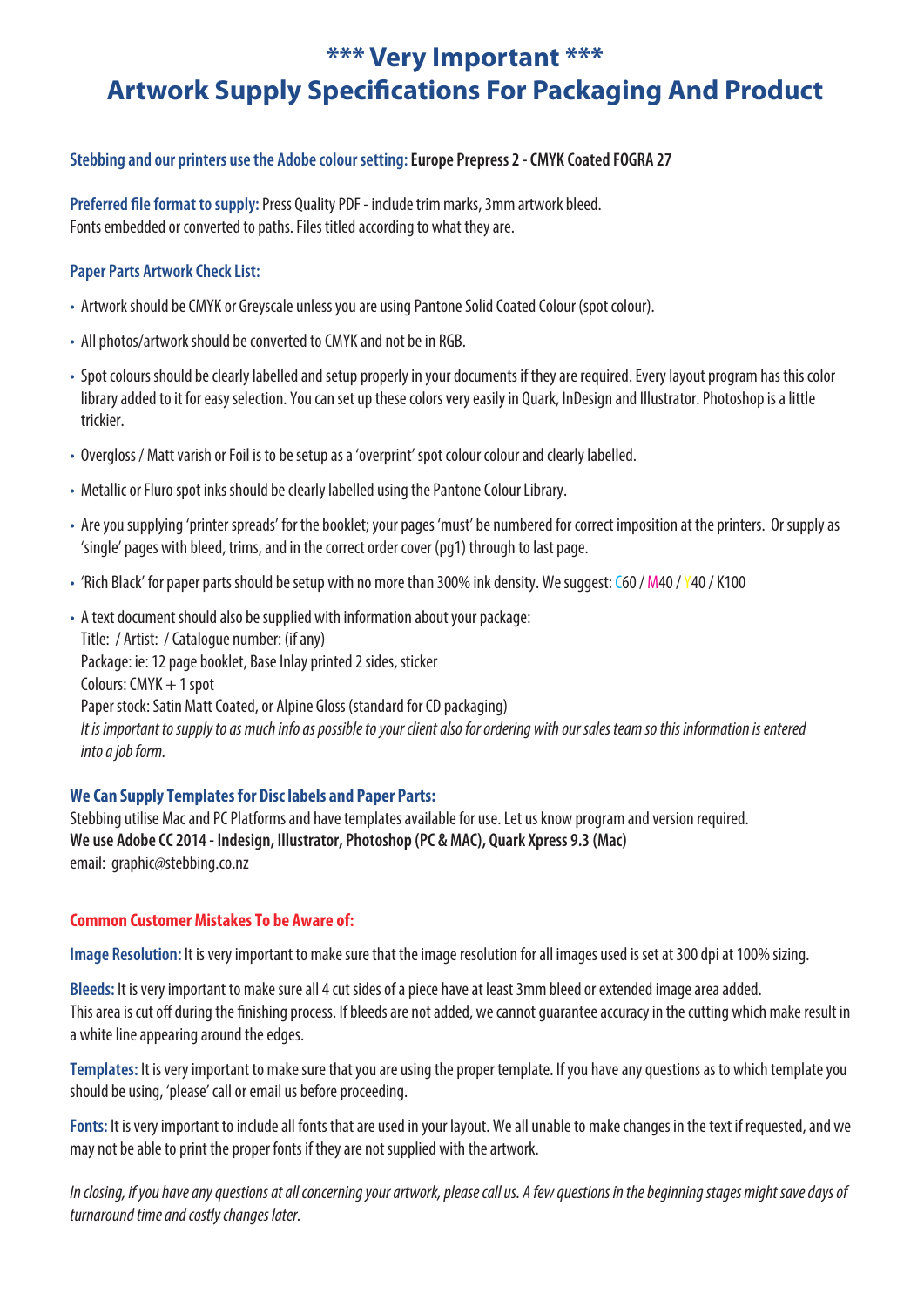## **Packaging And Product Specifications and Templates**

### **This pdf booklet contains:**

CD and DVD logos *(logos are pathed Adobe Illustrator for use)*

## **DVD Specifications/measurements**

Standard DVD Case Sleeve Standard DVD Case Booklet

Slimline DVD Case Sleeve

Super Jewel DVD Specialised Booklet Super Jewel DVD Specialised Case Tray Inlay (NB. you will need both parts above for the Super Jewel when designing)

DVD Disc Label Spot Screen Printing Info DVD Disc Label CMYK Offset Printing Info Disc Die-line

### **Other templates available on request depending on product used/requested, and printers**

Game Caddys (single and double) DigiPacks / Flexi Packs (see PDF download for templates) CD Mailer Custom templates/dielines can be created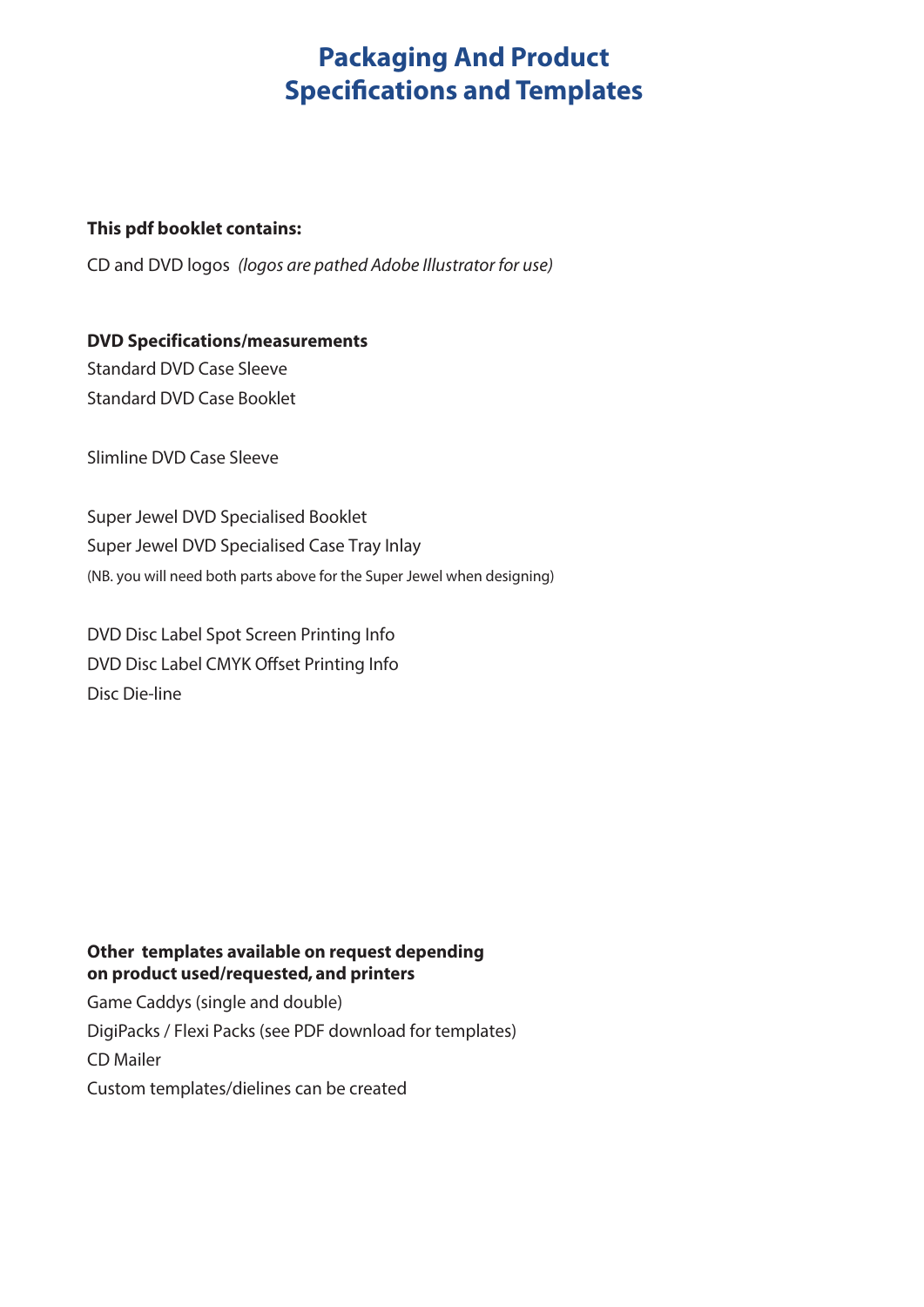# **LOGOS** (Adobe Illustrator outlined for use)



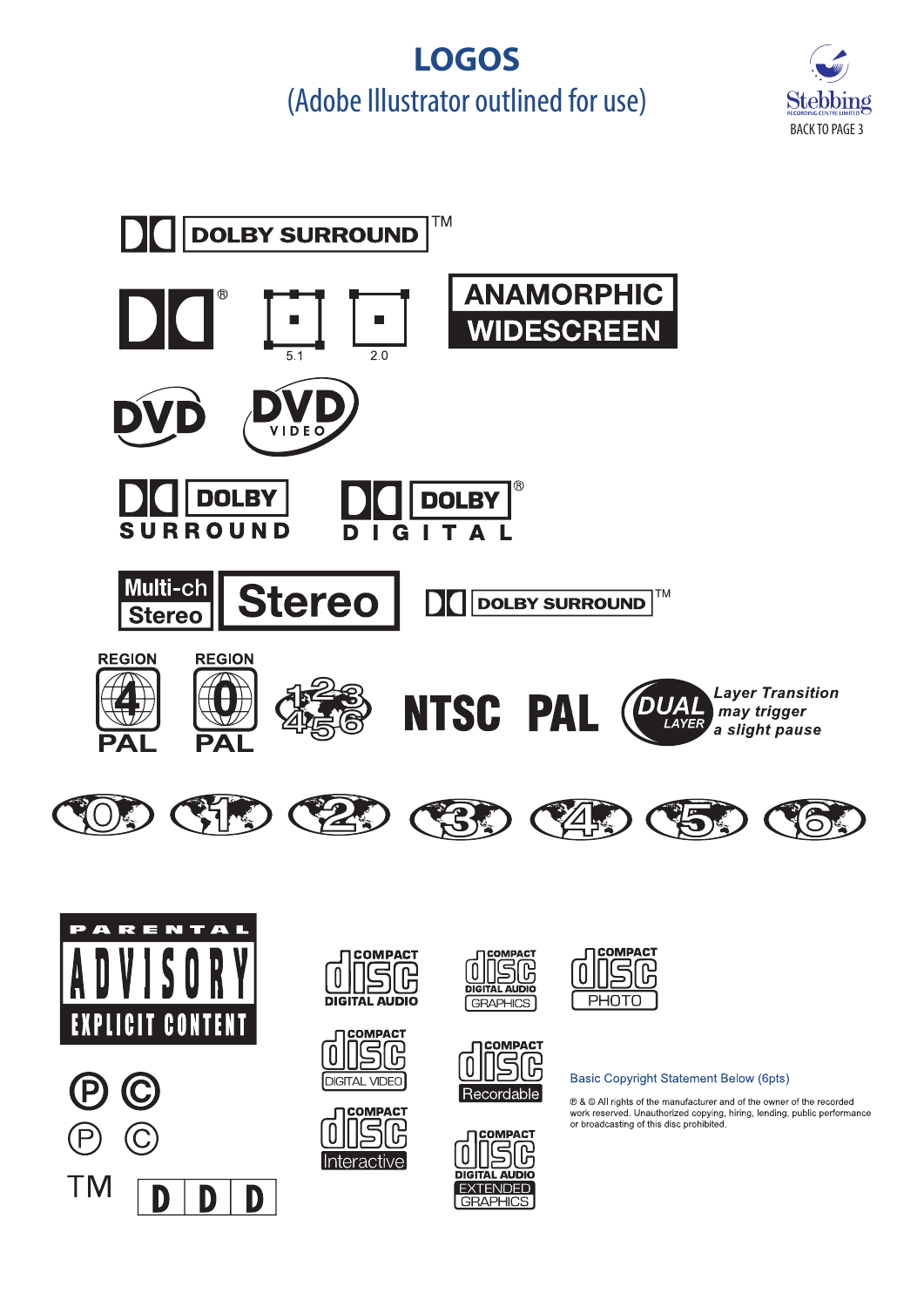## **Setting Up Printer Spreads for Booklets**



| 2 page Booklet<br>4 page Booklet |                 |                |      |                |              |              |                |                |        | 8 page Booklet |             |              |  |                |                          |        |                          |                |        |
|----------------------------------|-----------------|----------------|------|----------------|--------------|--------------|----------------|----------------|--------|----------------|-------------|--------------|--|----------------|--------------------------|--------|--------------------------|----------------|--------|
| $\overline{2}$                   | $\mathbf{1}$    |                |      | $\overline{4}$ | $\mathbf{1}$ |              | $\overline{2}$ | 3              |        |                | $\,$ 8 $\,$ | $\mathbf{1}$ |  | $\overline{2}$ | $\overline{7}$           | 6      | 3                        | $\overline{4}$ | 5      |
| 12 page Booklet                  |                 |                |      |                |              |              |                |                |        |                |             |              |  |                |                          |        |                          |                |        |
| 12                               | $\mathbf{1}$    | $\mathbf 2$    | 11   |                | 10           | $\mathsf{3}$ |                | $\overline{4}$ | 9      |                | $\,8\,$     | 5            |  | 6              | $\overline{\mathcal{I}}$ |        |                          |                |        |
| 16 page Booklet                  |                 |                |      |                |              |              |                |                |        |                |             |              |  |                |                          |        |                          |                |        |
| 16                               | $\mathbf{1}$    | $\overline{2}$ | 15   |                | 14           | 3            |                | $\overline{4}$ | 13     |                | 12          | 5            |  | 6              | 11                       | $10$   | $\overline{\phantom{a}}$ | $\,8\,$        | 9      |
| 20 page Booklet                  |                 |                |      |                |              |              |                |                |        |                |             |              |  |                |                          |        |                          |                |        |
| 20                               | $\mathbf{1}$    | $\mathsf{2}\,$ | 19   |                | 18           | 3            |                | $\overline{4}$ | $17\,$ |                | 16          | 5            |  | $\epsilon$     | 15                       | 14     | $\overline{\phantom{a}}$ | $\,$ 8 $\,$    | 13     |
| 12                               | $\mathsf 9$     | $10$           | 11   |                |              |              |                |                |        |                |             |              |  |                |                          |        |                          |                |        |
| 24 page Booklet                  |                 |                |      |                |              |              |                |                |        |                |             |              |  |                |                          |        |                          |                |        |
| 24                               | $\mathbf{1}$    | $\overline{2}$ | 23   |                | 22           | 3            |                | $\overline{4}$ | 21     |                | 20          | 5            |  | 6              | 19                       | 18     | $\boldsymbol{7}$         | 8              | 17     |
| 16                               | 9               | 10             | 15   |                | 14           | 11           |                | 12             | 13     |                |             |              |  |                |                          |        |                          |                |        |
| 28 page Booklet                  |                 |                |      |                |              |              |                |                |        |                |             |              |  |                |                          |        |                          |                |        |
| 28                               | $\mathbf{1}$    | $\mathbf 2$    | $27$ |                | 26           | 3            |                | $\overline{4}$ | 25     |                | 24          | 5            |  | $\,$ 6 $\,$    | 23                       | $22\,$ | $\overline{\phantom{a}}$ | $\,$ 8 $\,$    | $21\,$ |
| 20                               | 9               | $10$           | 19   |                | $18\,$       | 11           |                | $12$           | 17     |                | 16          | $13$         |  | 14             | 15                       |        |                          |                |        |
|                                  | 32 page Booklet |                |      |                |              |              |                |                |        |                |             |              |  |                |                          |        |                          |                |        |
| 32                               | $\mathbf{1}$    | $\mathbf 2$    | 31   |                | 30           | 3            |                | $\overline{4}$ | 29     |                | 28          | 5            |  | $\,$ 6 $\,$    | $27\,$                   | 26     | $\overline{\phantom{a}}$ | $\,8\,$        | 25     |
| 24                               | 9               | 10             | 23   |                | 22           | 11           |                | 12             | 21     |                | 20          | 13           |  | 14             | 19                       | 18     | 15                       | 16             | 17     |

• If you are setting up and supplying artwork for booklets as 'printer spreads' see the above diagrams on how your pages are printed and need to be setup.

- Trim marks, page numbering and bleed must be output on your PDF Press Quality files or exist inside your native files.
- Alternately you can output and supply 'single' pages including trim marks, bleed and page numbering. We can impostition them quickly if all the above information is given.
- Recommended minimum 9pt font size for booklets with a minimum of 6pt for copyright statments. Its always advisable to print out and check you are happy with the font size and clarity.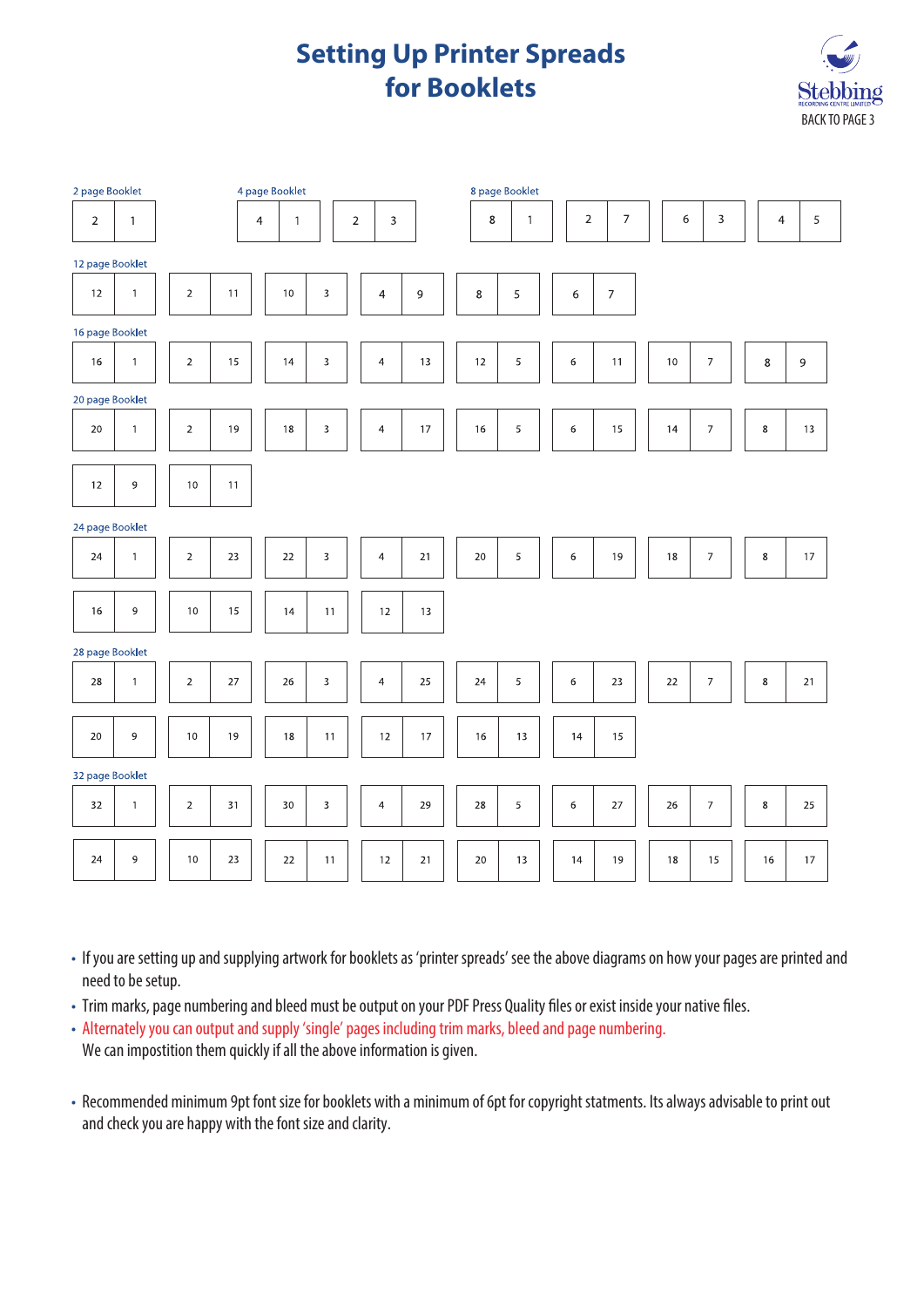

## **5 Colour Spot Disc printing - CD , CD-R, DVD, DVD-R**

Our silkscreen printer can print up to 5 spot colours. This method is ideal for large, flat areas of colour and vector based designs. Printing can be directly onto the silver of the disc or onto a standard white base (by default).

- Spot colours should be setup using the Pantone Solid Coated Colour Library with all colours correctly labelled.
- As screen print inks are glossy by default, if you require a Matt finish you must stipulate this in your artwork and within your artwork text file of package. *If you don't tell us we won't know* to print a matt coating over top of the ink or use matt inks.
- There is an additional charge for Metallic inks if you intend to use them.
- Convert all fonts to paths/outlines and ensure any graphics are embedded.
- We require PDF, EPS, or native design files (psd (600dpi), ai, indd *or* qxd) for spot colour printing.
- The disc surface is printable from 118mm diameter edge through to the centre hole of 17mm. No artwork bleed is required for disc label printing, so you 'must' ensure you measurements are correct *or* please ask for a template from us.
- CD-Roms that are to be 'high-access' discs should have no printing within 40mm's of the centre.
- Most CD-R discs don't require a stacking ring these days but may require a 27mm centre, it is best to leave this as a white circle rather than punching a hole out in the artwork, it allows us to tweak it if needed.

### Require a 'special' white base to print with areas knocked out to the silver of disc?

• Set this up as a separate file. Ensure what is to be the silver is setup clear/or white on your artwork, and what needs to print being a spot colour re-labelled 'White base'.

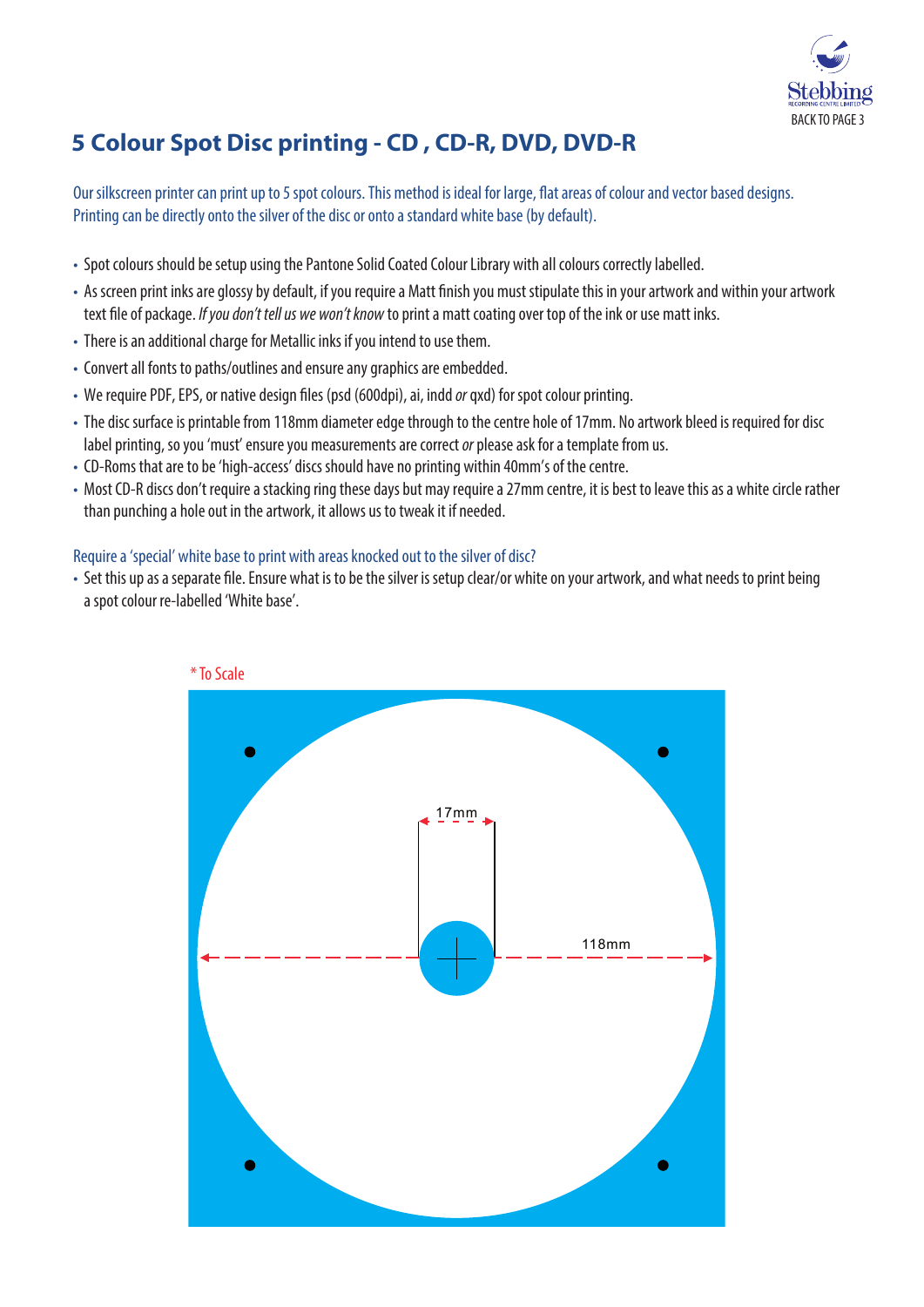

## **Offset Disc printing - CD, CD-R, DVD, DVD-R**

CMYK offset disc printing is suitable for artwork that has full colour photographic elements, complex textures or colour gradients. Printing can be directly onto the silver of the disc or onto a standard white base (by default).

- Please supply a 300dpi (minimum) CMYK file, together with a proof for matching.
- Acceptable file formats for offset printing are: PSD, PDF, EPS, TIF or JPEG (jpeg's must be maximum quality).
- Native files can be supplied if you embed graphics and convert fonts to paths/outlines. (psd, ai, indd, gxd)
- Convert all fonts to paths/outlines and ensure any graphics are embedded.
- If you have large areas of Black (K) to ensure a good ink coverage make you Black out of all 4 colours C100 / M100 / Y100 / K100 or as close as possible. Small Black text and logos can remain 100K only.
- The disc surface is printable from 118mm diameter edge through to the centre hole of 17mm. No artwork bleed is required for disc label printing, so you 'must' ensure you measurements are correct *or* please ask for a template from us.
- CD-Roms that are to be 'high-access' discs should have no printing within 40mm's of the centre.
- Most CD-R discs don't require a stacking ring these days but may require a 27mm centre, it is best to leave this as a white circle rather than punching a hole out in the artwork, it allows us to tweak it if needed.

### Require a 'special' white base to print with areas knocked out to the silver of disc?

• Set this up as a separate file. Ensure what is to be the silver is setup clear/or white on your artwork, and what needs to print being a spot colour re-labelled 'White base'.

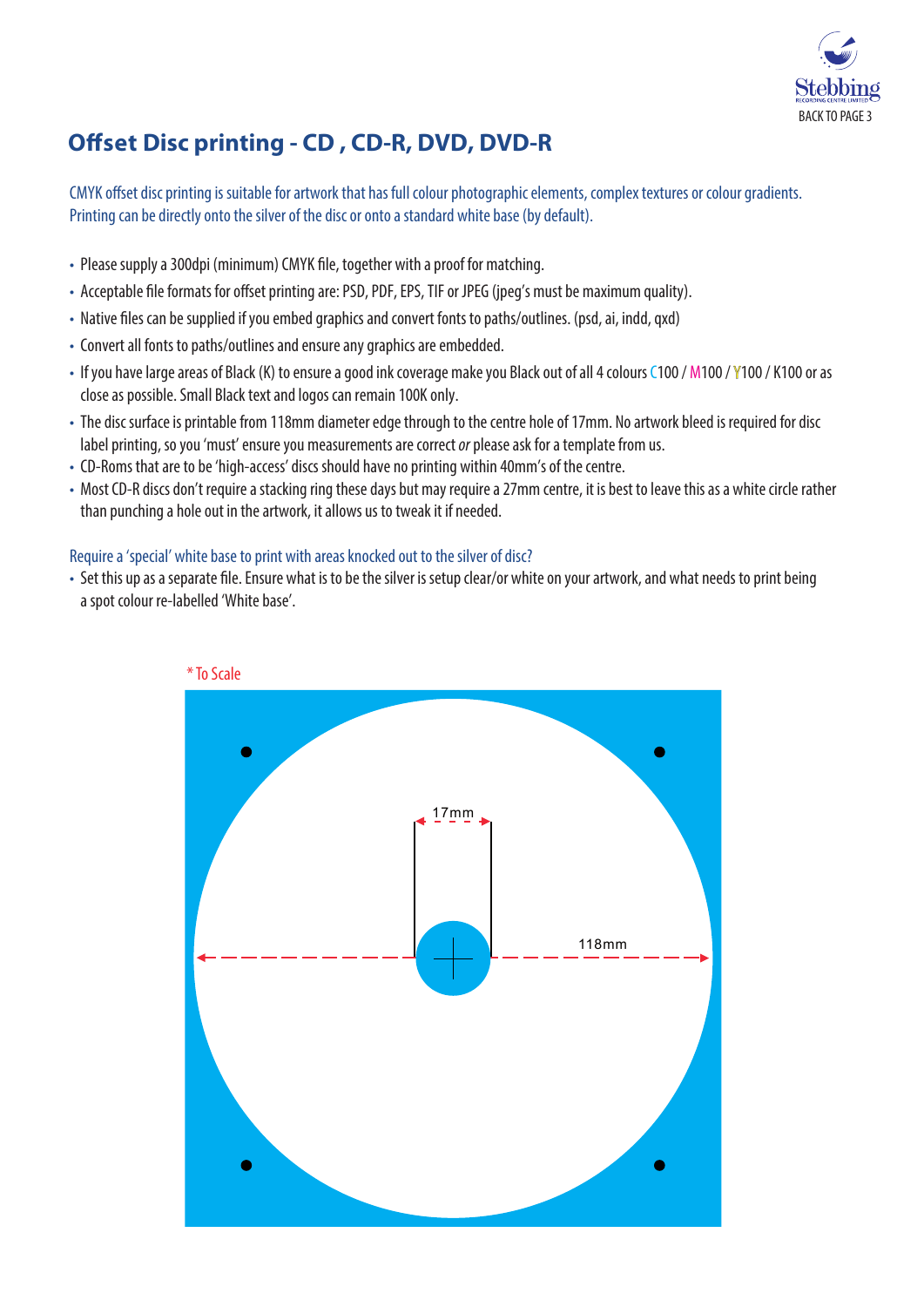

\*not to scale / email graphic@stebbing.co.nz for template with the program require it in \* Include an extra 3mm (minimum) artwork bleed outside the trim area (shown in red)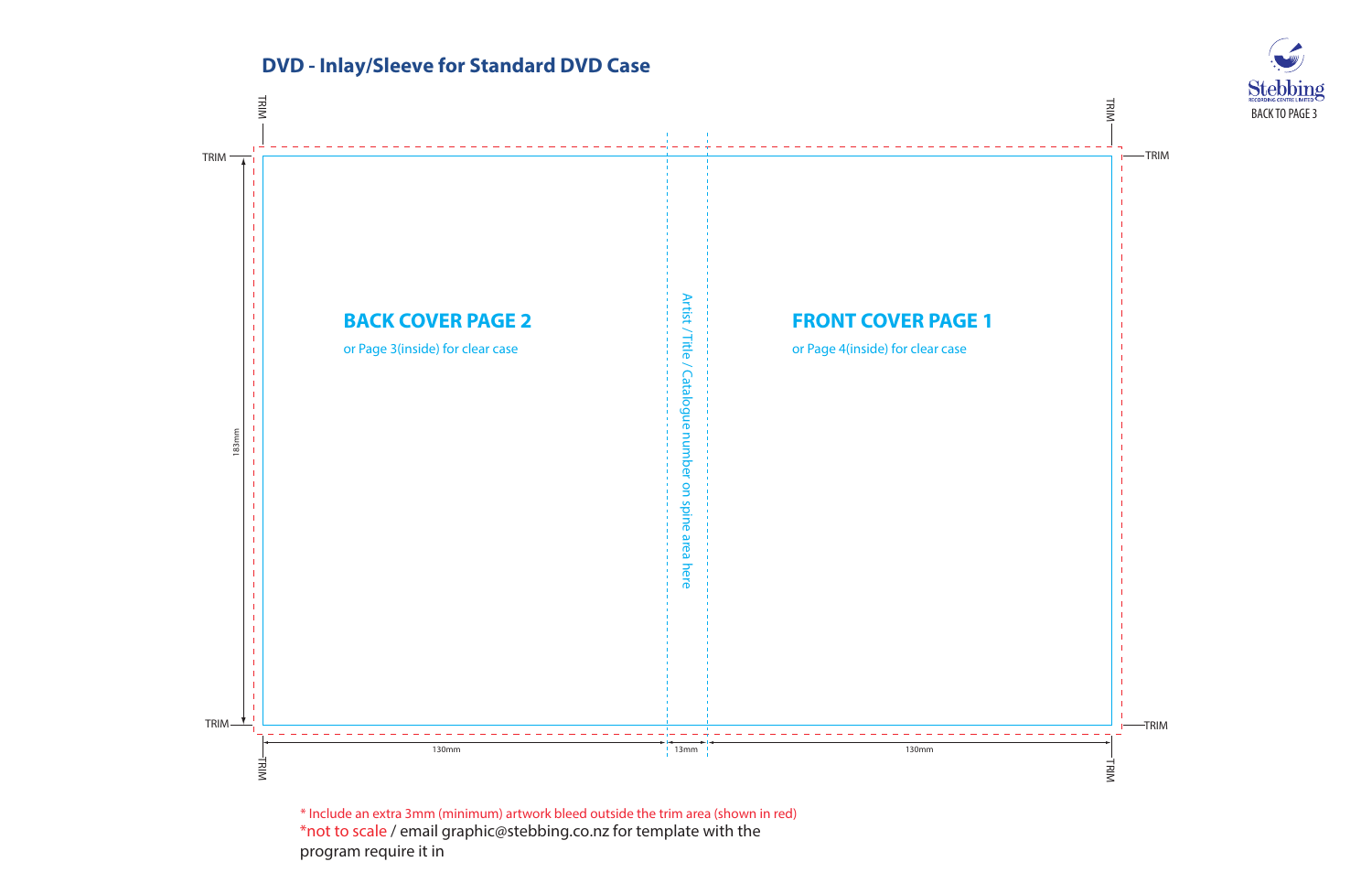

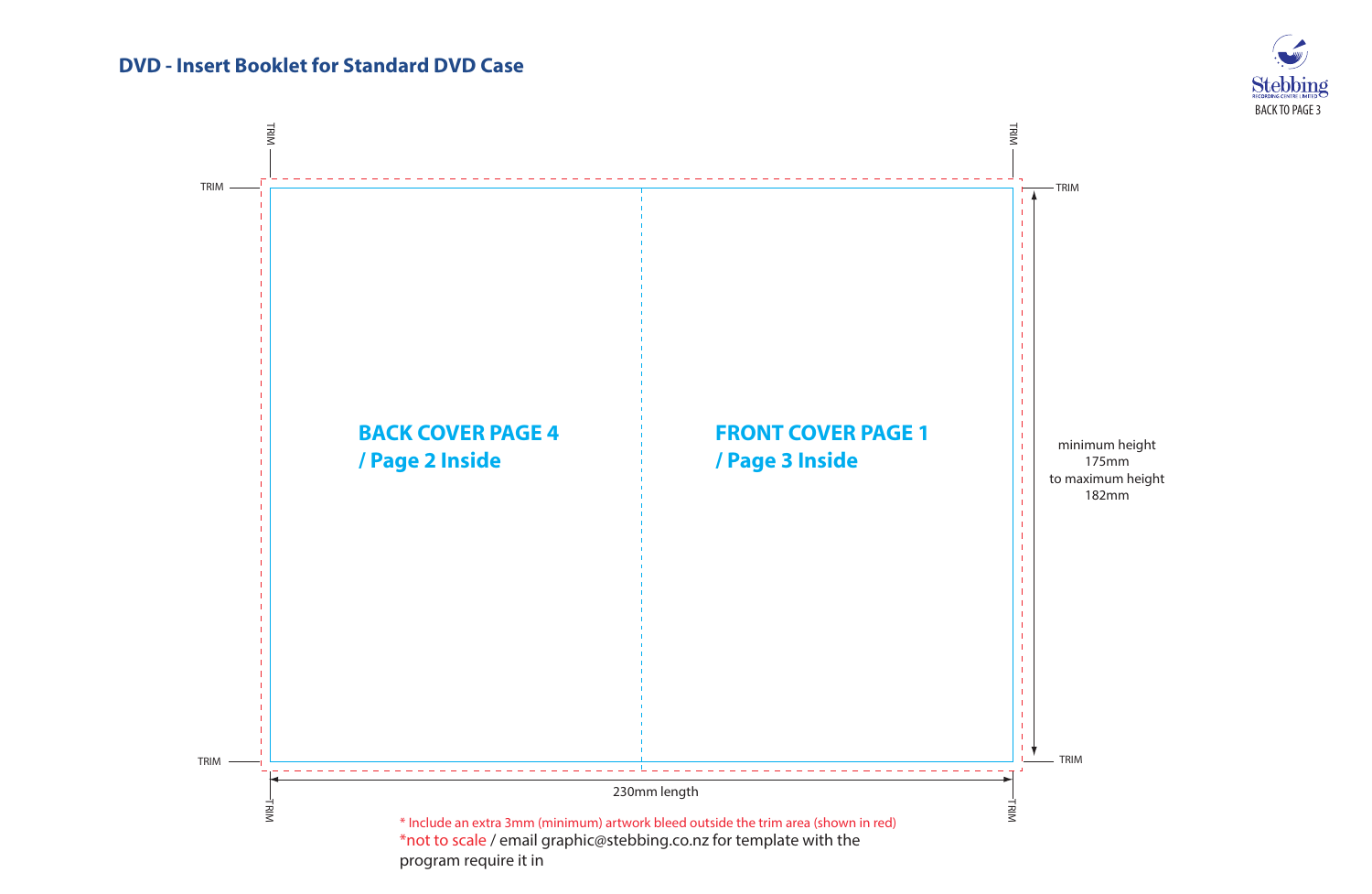

### **DVD Super Jewel Case Booklet** \*This is for a specialised case, not standard.

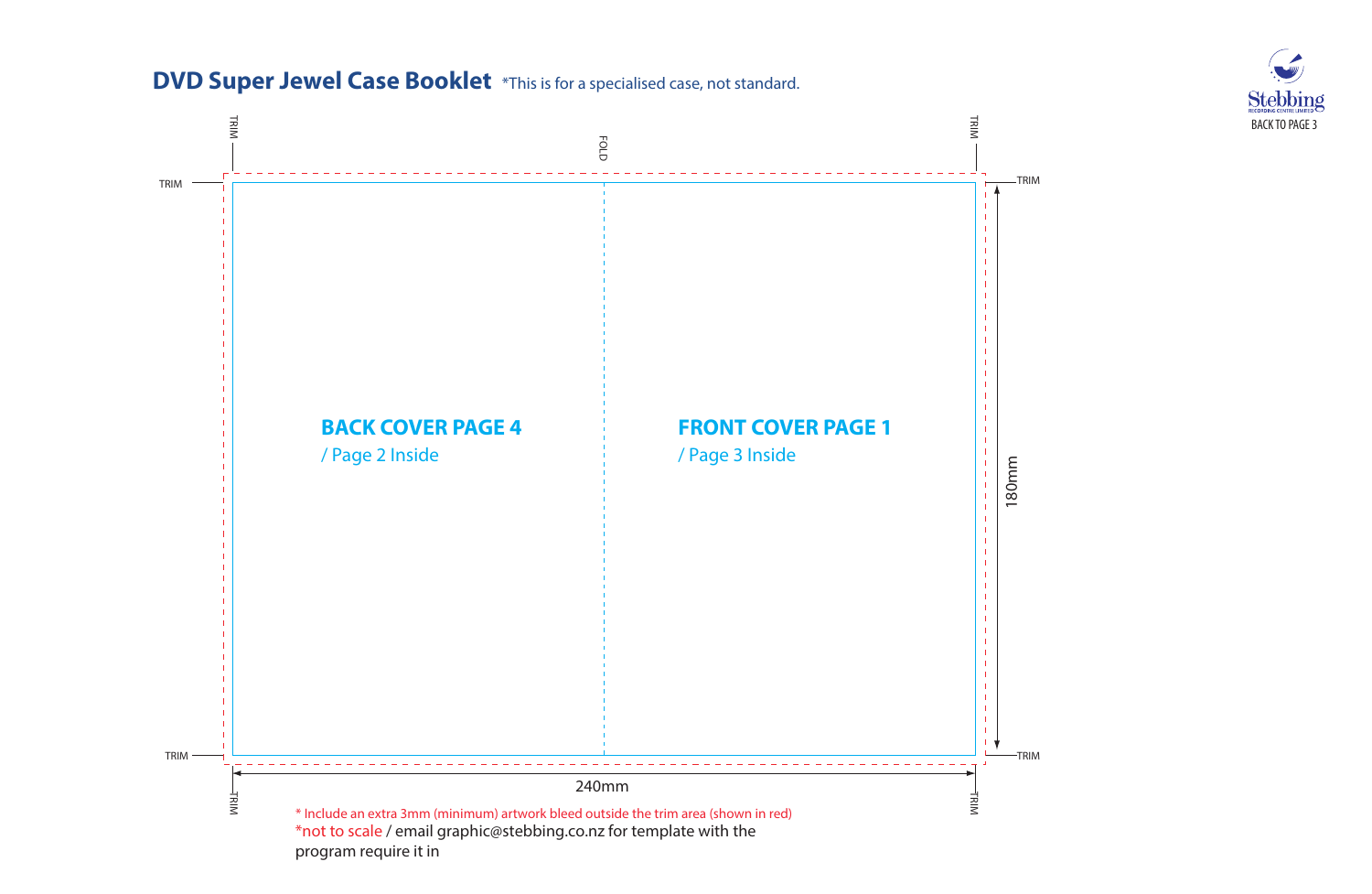## **DVD Super Jewel Case**

ebbing BACK TO PAGE 3

## **Base Tray Inlay** \*This is for a specialised case, not standard.



\*TO SCALE / email graphic@stebbing.co.nz for template with the program require it in \* Include an extra 3mm (minimum) artwork bleed outside the trim area (shown in red)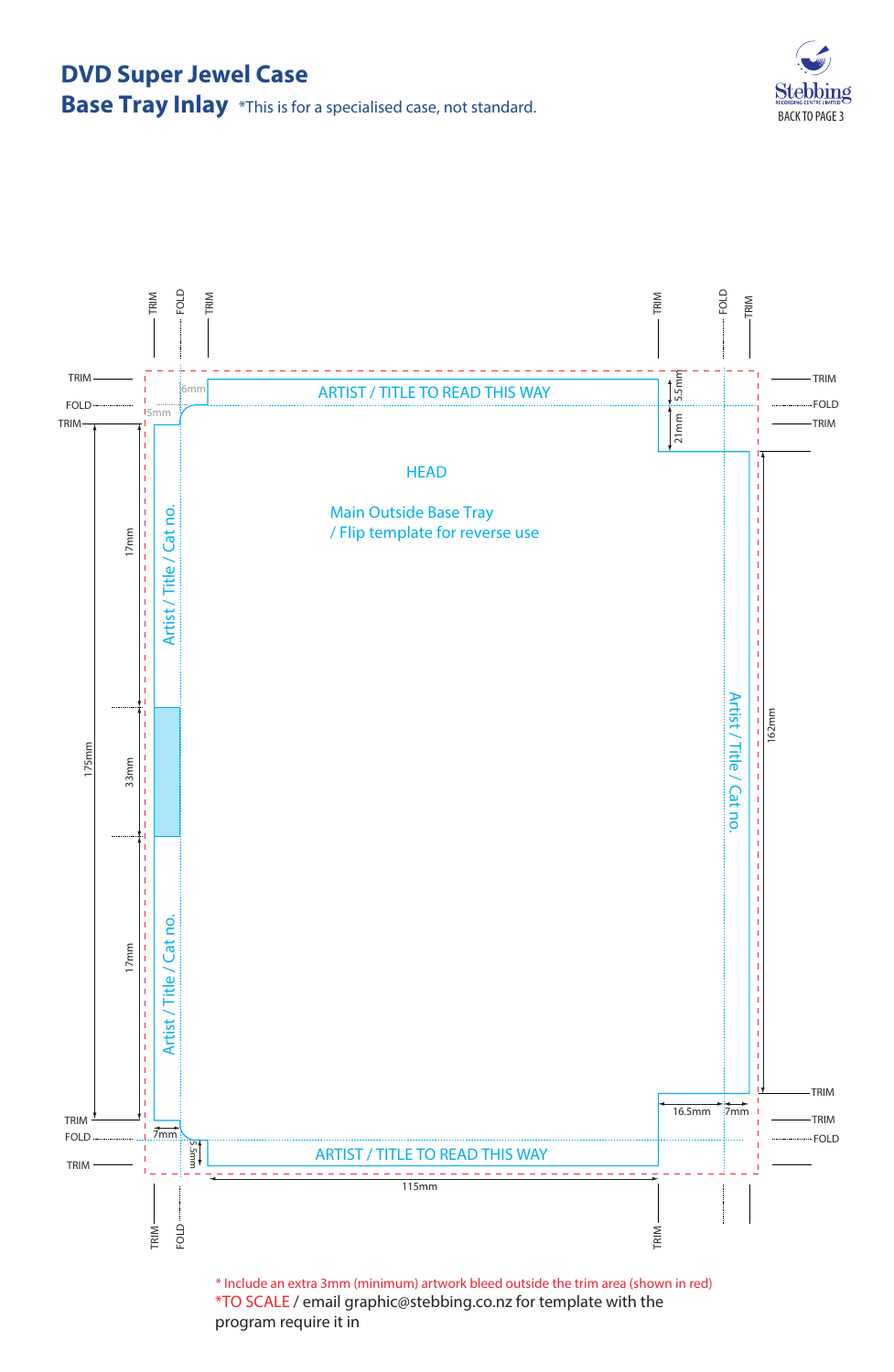